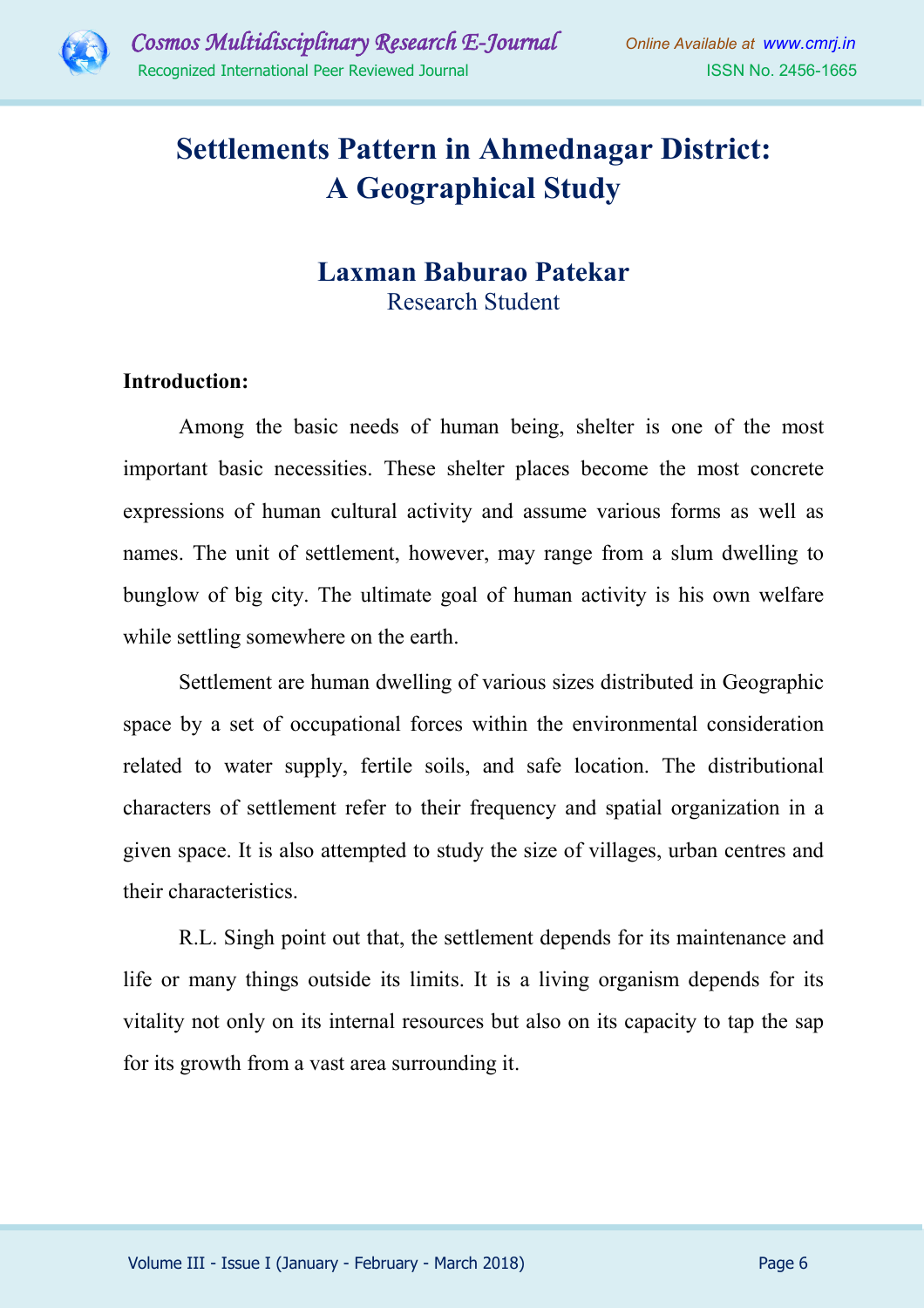

### Table 1

| <b>Tahsil</b>          | Number of | <b>Number of</b> | <b>Number of</b> | <b>Total</b> |
|------------------------|-----------|------------------|------------------|--------------|
|                        | villages  | <b>Towns</b>     | households       | Population   |
| Ahmednagar             | 106       | 6                | 144736           | 684044       |
| Akole                  | 190       |                  | 59284            | 291950       |
| Jamkhed                | 86        |                  | 33706            | 158380       |
| Karjat                 | 120       |                  | 50056            | 235792       |
| Kopargaon              | 80        |                  | 60680            | 302452       |
| Nevasa                 | 129       | 0                | 72789            | 357829       |
| Parner                 | 131       | 0                | 56476            | 274167       |
| Pathardi               | 134       |                  | 51984            | 258109       |
| Rahta                  | 58        | $\overline{2}$   | 64711            | 320485       |
| Rahuri                 | 96        | $\overline{2}$   | 64707            | 322823       |
| Sangamner              | 170       | $\overline{2}$   | 95452            | 487939       |
| Shevgaon               | 112       | 0                | 50873            | 245714       |
| Shrigonda              | 114       |                  | 65644            | 315975       |
| Shrirampur             | 55        | 1                | 58926            | 287500       |
| Ahmednagar<br>District | 1,581     | 19               | 930024           | 4543159      |

#### **Settlement Pattern in Ahmednagar District (2011)**

Source: DSA, Ahmednagar, 2011

As per table 1, there are 1,581 villages in the Ahmednagar district. Highest number of villages is observed in Akole tahsil (190) whereas lowest number of villages is observed in Shrirampur tahsil (55). Rahuri, Jamkhed, Kopargaon, Rahta and Shrirampur tahsils has less than 100 villages whereas above 100 villages is observed in Akola, Sangamner, Pathardi, Parner, Nevasa, Karjat, Shrigonda, Shevgaon and Ahmednagar tahsil. Regarding towns or the major city of the district, Ahmednagar or Ahmednagar is the most populous and headquarters of the district. It provides all kinds of services to the district. No town has been observed for Nevasa, Shevgaon and Parner tahsil. In regard with other tahsils, Ahmednagar tahsil has 6 towns whereas Sangamner, Rahta, Rahuri has 2 towns each. Akole, Kopargaon, Shrirampur, Pathardi, Shrigonda, Karjat and Jamkhed has 1 town each.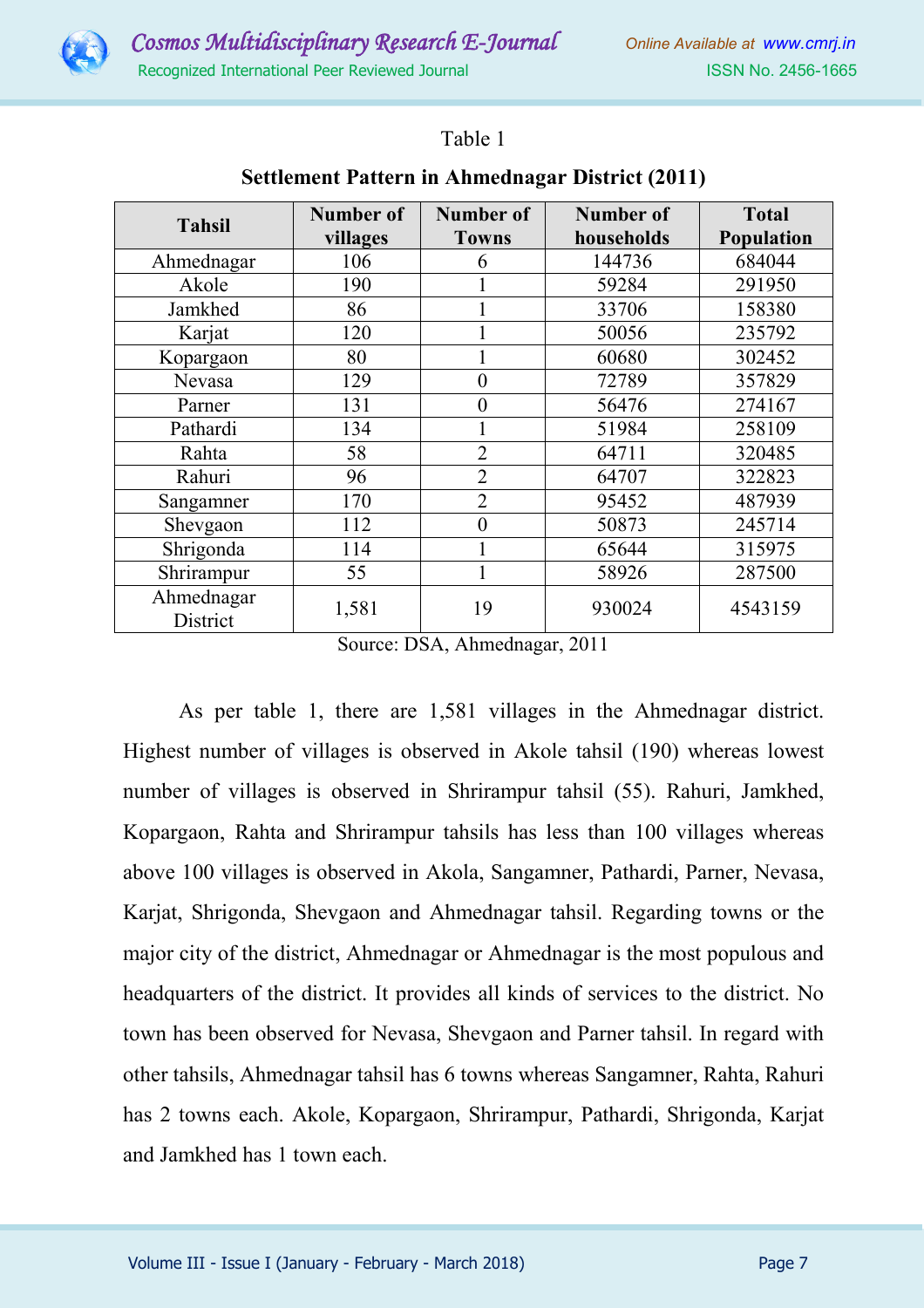

As per 2011 census, there were 930024 households in Ahmednagar district. Highest households in the district i.e. 144736 have been observed from Ahmednagar tahsil whereas least households has been observed from Jamkhed tahsil i.e. 33706. Above 60,000 households were noticed from Ahmednagar, Sangamner, Nevasa, Shrigonda, Rahta, Rahuri and Kopargaon tahsil whereas below 60,000 households were observed from Akole, Shrirampur, Parner, Pathardi, Shevgaon, Karjat and Jamkhed tahsil.

Table 2

## **Ahmednagar District: Villages, Population and Size Group (Census 2011)**

| <b>Tahsil</b> | No. of<br><b>Villages</b> | <b>Population size</b> |         |         |                |                |  |
|---------------|---------------------------|------------------------|---------|---------|----------------|----------------|--|
|               |                           | <b>Below</b>           | 500 to  | 2000 to | 5000 to        | <b>Above</b>   |  |
|               |                           | 500                    | 2000    | 5000    | 10,000         | 10,000         |  |
| Ahmednagar    | 106                       |                        | 37      | 34      | 28             | 6              |  |
| Akole         | 190                       | 21                     | 134     | 30      | $\overline{2}$ | 3              |  |
| Jamkhed       | 86                        | 4                      | 68      | 10      | 3              |                |  |
| Karjat        | 120                       | 5                      | 76      | 34      |                | $\overline{4}$ |  |
| Kopargaon     | 80                        | 1                      | 33      | 35      | 7              | 4              |  |
| Nevasa        | 129                       | 9                      | 53      | 51      | 11             | 5              |  |
| Parner        | 131                       | 10                     | 72      | 40      | 7              | $\overline{2}$ |  |
| Pathardi      | 134                       | 8                      | 79      | 43      | 3              |                |  |
| Rahta         | 58                        | 1                      | 18      | 19      | 13             | 7              |  |
| Rahuri        | 96                        | 3                      | 49      | 33      | 8              | 3              |  |
| Sangamner     | 170                       | 6                      | 71      | 79      | 12             | $\overline{2}$ |  |
| Shevgaon      | 112                       | 6                      | 68      | 31      | 5              | $\overline{2}$ |  |
| Shrigonda     | 114                       | 6                      | 58      | 39      | 8              | 3              |  |
| Shrirampur    | 55                        | $\theta$               | 20      | 18      | 15             | $\overline{2}$ |  |
| Ahmednagar    | 1,581                     | 81                     | 836     | 496     | 123            | 45             |  |
| District      | (5.12)                    | (52.88)                | (31.37) | (7.78)  | (2.85)         | (5.12)         |  |

Source: DSA, Ahmednagar, 2011

Table 2 attempts analysis of the village pattern according to certain population size group. There were 5.12% villages with a population of less than 500. In this category Akole recorded highest number of villages (21) and 1